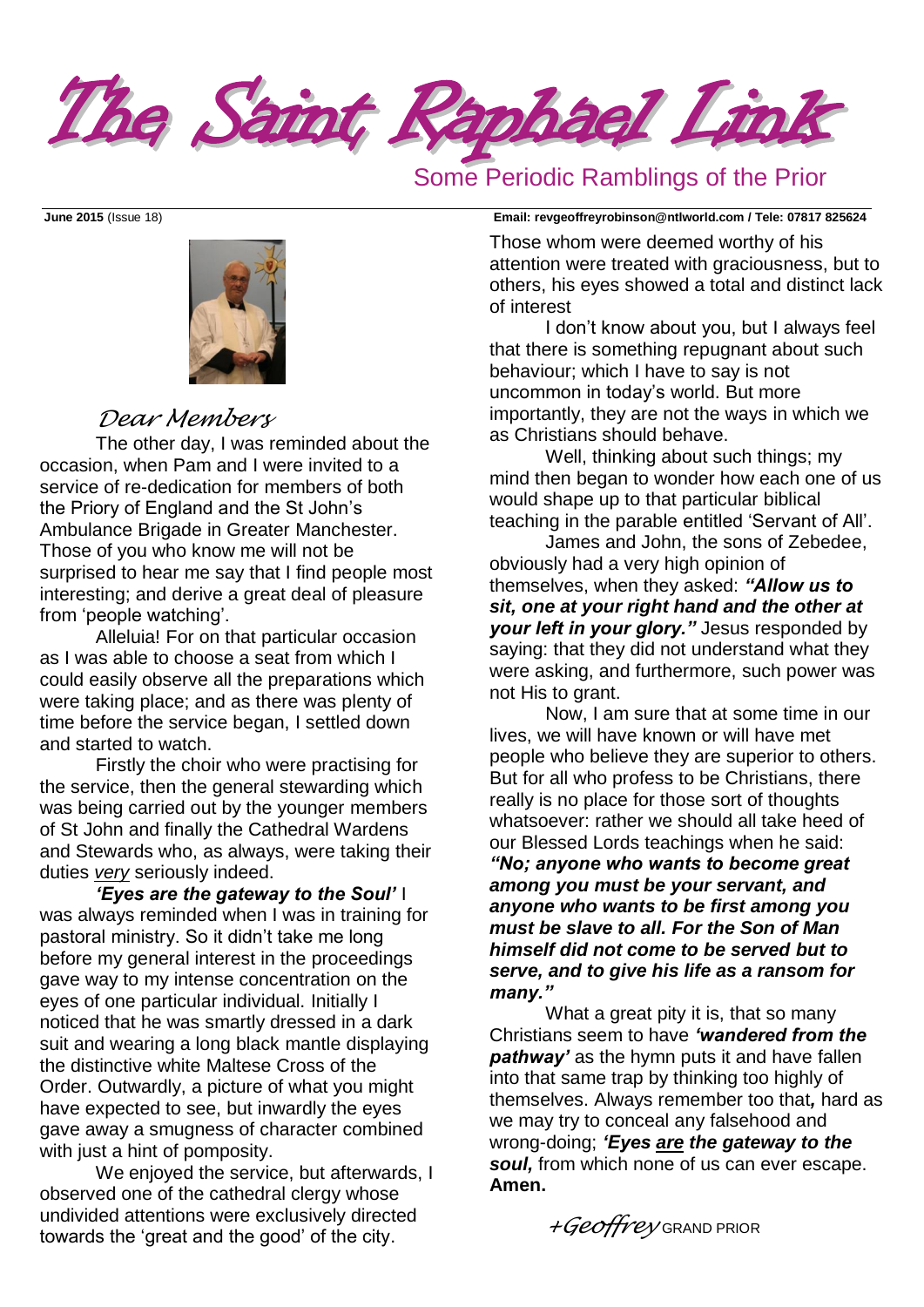

#### **For your Prayers:**

Beryl Anderton / Mary Gallagher / Gillian Gaiter / Paul Shaw / Sheila Hogarth / Ivy Holland / Ruth Barr / Kathleen Roberts / Suzie Jeng / Tracey Solley / Leslie Fudge / Thelma Thompson / Ian and Anne Weatherall / Marlene Addy / Pauline and Roy Weatherall / Ray and Doreen Connell / Margaret Smith / Florence Palmer / Sadie Sutton / Peter Bell / Norman Winstanley / William Collier / Tania Walker / Tommy Ryan / John Bartle / Brian Adams / Vicky Grimshaw / Patricia Grant / Brian Barber / Elizabeth Mills / Christine Felton / Lidia Flemming / Vera Balmforth / Tracey Rouse / Paul Sheridan / Roy Howard / Elaine Ingham / Carole & Brain Sagar / Albert Jones / Dianne Shipton & Derek her father / (baby) Charlotte Park / Nicole Vendettuoli / Pat Crawshaw / Hannah Hudson / Margaret Rixon / Vivienne Ainsworth / Jo Kelley / Elaine Coope / Ivor MacFarlane / Alan Ferguson / Shaun Humphries / Lucy Riding / David Ford / Veronica Hawcroft / Amelia Radomski / Mary Flannigan / Eileen Spiekman John & Mary Howard / Leslie Redman / Ida Simpson / Bernadette Delaney / Alexander Stoneham / Edward Billington / Katie Baker / Mary Cumberbach / Debbie Mundey / Michael Aymes / Karen Kirby / Gaynor Smith / Ann Snell / Rod Crawford / Beryl & Julie Stelling / Diane Beresford / Doreen Devitt / Joan Armstrong / Margaret Waterhouse.

Answers to Locations: 1. Glasgow / 2, Walsingham Abbey Grounds / 3. East London.

Although William wanted only to do [good](http://www.catholic.org/encyclopedia/view.php?id=5257) to everyone, there were some who became his enemies. They were living bad lives, and every [time](http://www.catholic.org/encyclopedia/view.php?id=11571) they saw how kind and pure and devout William was, it made them realize how sinful they were. Instead of changing and following his [good](http://www.catholic.org/encyclopedia/view.php?id=5257) example, they tried to get rid of him. They even told the [bishop](http://www.catholic.org/encyclopedia/view.php?id=1918) lies so that he would not make William a priest. But the [bishop](http://www.catholic.org/encyclopedia/view.php?id=1918) knew what a holy [man](http://www.catholic.org/encyclopedia/view.php?id=7463) William really was and he paid no attention to the false accusations.

Next his enemies tried to have the Saint sent away, but again [God](http://www.catholic.org/encyclopedia/view.php?id=5217) did not let their plan work. In the end, it was these [evil](http://www.catholic.org/encyclopedia/view.php?id=4469) men who were sent away - and by the Pope himself! [St.](http://www.catholic.org/saints/saint.php?saint_id=5875)  [William](http://www.catholic.org/saints/saint.php?saint_id=5875) and three companions were asked to go to [Denmark](http://www.catholic.org/encyclopedia/view.php?id=3762) to convert sinners and pagans and make the Religious there more fervent.

The Saint and his companions got a [good](http://www.catholic.org/encyclopedia/view.php?id=5257) start, but then everything began to go wrong. They could hardly stand the bitter cold weather and they were very, very poor. Besides that, they did not understand the language, and they had many enemies. Frightened, William's three friends gave up and went home to France. But the Saint remained.

To show how pleased He was with St. William's trust in Him, Our [Lord](http://www.catholic.org/encyclopedia/view.php?id=5217) rewarded him with the [conversion](http://www.catholic.org/encyclopedia/view.php?id=3334) of all he had come to help. Then for thirty years the holy [Abbot](http://www.catholic.org/encyclopedia/view.php?id=22) lived in peace and fervour with a great many [good](http://www.catholic.org/encyclopedia/view.php?id=5257) monks who imitated his virtues and love of God.

When things get hard for us, let us not be quitters. [God](http://www.catholic.org/encyclopedia/view.php?id=5217) always helps those who turn to Him for help

**Story Corner**



After living what I felt was a "decent" life, my time on earth came to the end. The first thing I remember is sitting on a bench in the waiting room of what I thought to be a court house. The doors opened, and I was instructed to come in and have a seat by the defence table.

As I looked around, I saw the "prosecutor." He was a villainous looking gent who snarled as he stared at me. He definitely was the most evil person I have ever seen. I sat down and looked to my left and there sat My Attorney, a kind and gentle looking man whose

# **Calendar of Saints**



William was a young boy of [Paris](http://www.catholic.org/encyclopedia/view.php?id=8987) who was taught by his [good](http://www.catholic.org/encyclopedia/view.php?id=5257) uncle, the [Abbot](http://www.catholic.org/encyclopedia/view.php?id=22) Hugo. When it was [time](http://www.catholic.org/encyclopedia/view.php?id=11571) for him to decide what he should become, William prayed to [God](http://www.catholic.org/encyclopedia/view.php?id=5217) to help him make the [right](http://www.catholic.org/encyclopedia/view.php?id=10046) choice. Then, on his uncle's advice, he made up his [mind](http://www.catholic.org/encyclopedia/view.php?id=8001) to become a priest.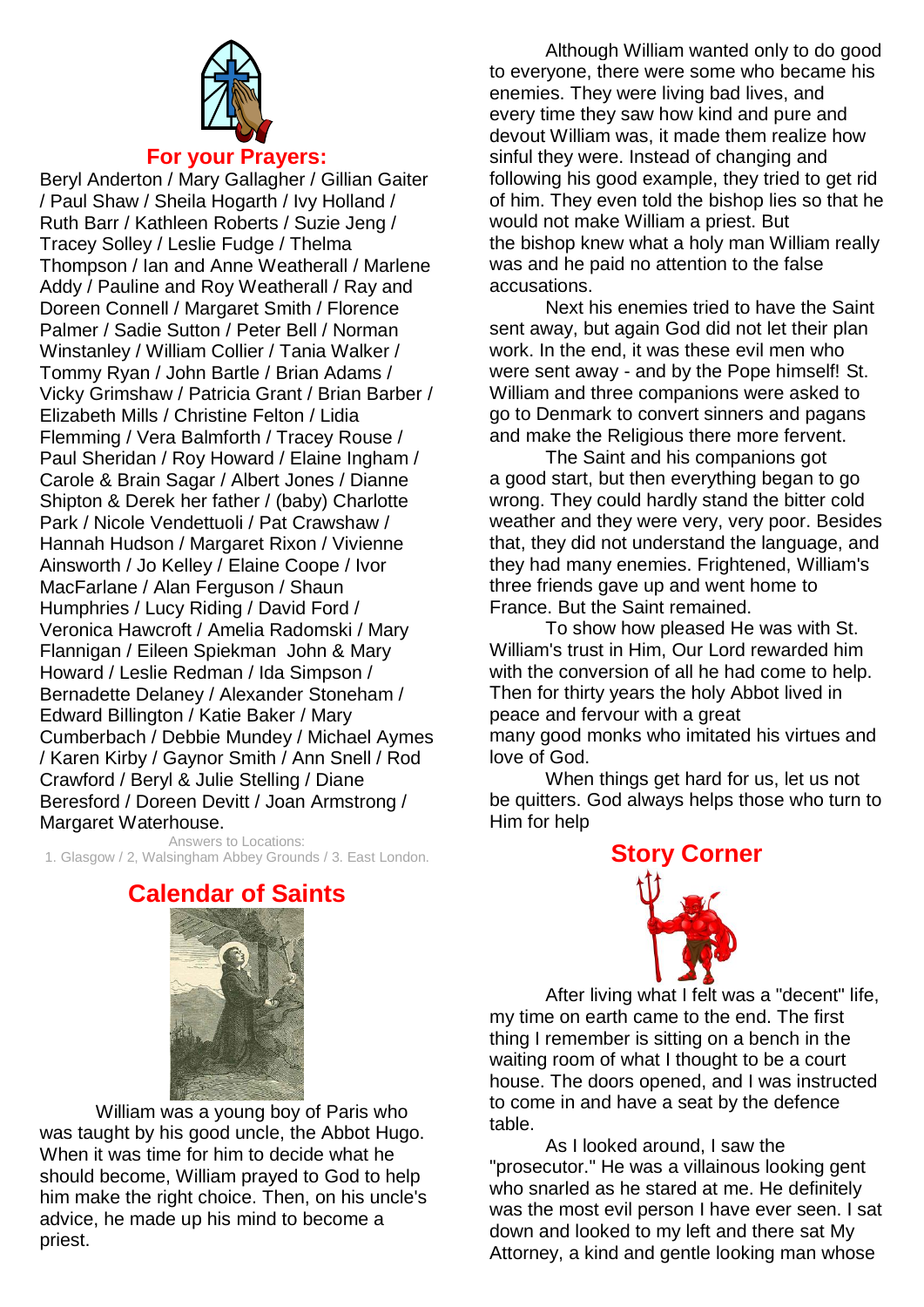appearance seemed so familiar to me; I felt I knew Him.

Then the corner door flew open and there appeared the Judge in full flowing robes. He commanded a sacred presence as He moved across the room. I couldn't take my eyes off of Him. As He took His seat behind the bench, He said, "Let us begin."

The prosecutor rose and said, "My name is Satan, and I am here to show you why this man belongs in hell."

He proceeded to tell of lies that I told, things that I stole, and times when I cheated others. Satan told of other horrible perversions that were once in my life and the more he spoke, the further down in my seat I sank. I was so embarrassed that I couldn't look at anyone, not even my own Attorney.

The Devil continued to tell of sins that even I had completely forgotten about. As upset as I was at Satan for telling all these things about me, I was equally upset at My Attorney who sat there silently not offering any form of defence at all. I know I had been guilty of those things, but I had done some good in my life couldn't that at least equal out part of the harm I'd done?

Then Satan finished with a fury and said: "This man belongs in hell, he is guilty of all that I have charged, and there is not a person who can prove otherwise."

When it was His turn, My Attorney first asked if He might approach the bench. The Judge allowed this over the strong objection of Satan and beckoned Him to come forward. As He got up and started walking, I was able to see Him in His full splendour and majesty. I realized why He seemed so familiar; this was Jesus representing me, my Lord and my Saviour.

He stopped at the bench and softly said to the Judge, "Hi, Dad," and then He turned to address the court. "Satan was correct in saying that this man had sinned. I won't deny any of these allegations. And, yes, the wages of sin is death, and this man deserves to be punished."

Then, Jesus took a deep breath and turned to His Father with outstretched arms and proclaimed, "However, I died on the cross so that this person might have eternal life, and he has accepted Me as his Saviour, so he is Mine."

My Lord continued with, "His name is written in the book of life and no one can snatch him from Me. Satan still does not understand yet. This man is not to be given justice but rather mercy."

As Jesus sat down, He quietly paused, looked at His Father and said, "There is nothing else that needs to be done. I've done it all."

The Judge lifted His mighty hand and slammed the gavel down. The following words bellowed from His lips... "This man is free. The penalty for him has already been paid in full. Case dismissed."

As my Lord led me away, I could hear Satan ranting and raving, "I won't give up, I will win the next one."

I asked Jesus as He gave me my instructions where to go next, "Have you ever lost a case?" Christ lovingly smiled and said, "Everyone that has come to Me and asked Me to represent them has received the same verdict as you, "PAID IN FULL."

# COOK'S CORNER

AUBERGINE AND BEEF SHAKSHUKA



*Shakshuka is a Middle Eastern dish of eggs cooked in a spiced tomato sauce. Works well as a brunch or for supper Ready in1 hour 10 minutes Cooking time 45 minutes Prep time 25 minutes Serves4*

#### **[Ingredients](https://www.homemadebyyou.co.uk/recipes/main-courses/aubergine-and-beef-shakshuka)**

1 aubergine, cut into 3cm chunks / 2 tbsp olive oil 250 g beef mince / 1 onion, finely sliced / 2 garlic cloves, finely chopped / 1 tsp ground cinnamon 1 tsp ground cumin / 0.5 tsp smoked paprika 0.5 tsp crushed chillies / 2 x 400g tins chopped tomatoes / 1 tsp sugar / 4 medium eggs

#### *To serve:*

1 tbsp tahini paste / 1 tbsp natural yogurt a squeeze of lemon juice / 1 preserved lemon, pips discarded, finely chopped / 50g feta cheese, crumbled / 28 g flat-leaf parsley, leaves chopped / a pinch of sumac / toasted pitta breads.

#### **[Method](https://www.homemadebyyou.co.uk/recipes/main-courses/aubergine-and-beef-shakshuka)**

1] Preheat the oven to 200°C, fan 180°C, gas 6. Put the aubergine chunks into a roasting tin, drizzle with 1 tablespoon of oil and season. Roast in the oven for 30 minutes until tender and cooked through.

2] Meanwhile, heat a large, non-stick lidded frying pan, add the mince and cook over a high heat, stirring for 3-4 minutes until browned; transfer to a plate. Add the remaining oil and the onion to the pan; cook gently for 10 minutes, covered. Stir in the garlic, spices and chillies. Cook for 2 minutes, then return the beef to the pan, add the tomatoes, sugar and 200ml kettle-hot water.